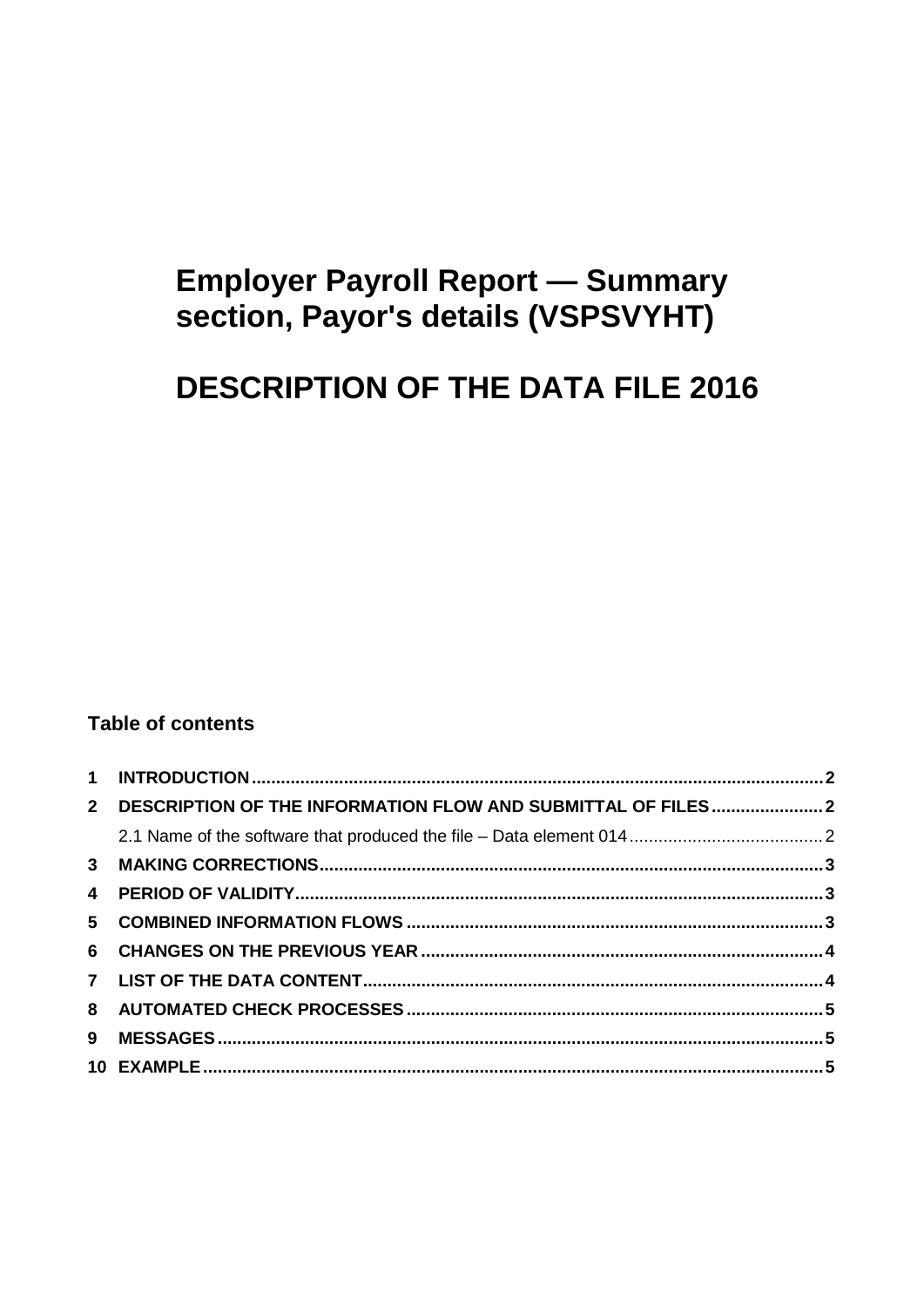#### <span id="page-1-0"></span>**1 INTRODUCTION**

This guidance explains the structure of the required inbound file and the check procedures that follow. For more information, see [Description of e-File.](http://www.vero.fi/download/Sahkoisen_ilmoittamisen_yleiskuvaus_ENGL20/%7B956D482C-4A28-48D2-BE25-00112D97AE00%7D/12064)

#### <span id="page-1-1"></span>**2 DESCRIPTION OF THE INFORMATION FLOW AND SUBMITTAL OF FILES**

Create your filing as instructed in this section to report the required information on the employer or payor. It is mandatory to include a contact person's name and telephone number whenever amounts of money have been paid to someone and you report information on the employer or payor. Give the payor-specific information once in a calendar year only.

For more information and instructions, go to the 'Annual Information Returns' pages of the Website, > Forms > Employer Payroll Report and other annual information return forms.

Logging in with a Katso ID and password entitles you to submit Employer Payroll Reports on the condition that you have the user privileges of the Master User, Parallel Master User, or Annual Information Report Filer. The system checks your privileges on the basis of the Payer's identity code entry (data element 010; pos. 20-32). If the filer of this information return is an account operator acting on the payor's behalf, this is a mandatory field. The system checks the privileges on the basis of the entry made under Account Operator's Business ID (data element 080; pos. 86-98).

### <span id="page-1-2"></span>**2.1 Name of the software that produced the file – Data element 014**

This data element (014) is mandatory, for purposes of identification, in the VSPSERIE, VSPSERIK, VSPSKUST, VSRAERIE and VSPSVYHT annual information flows.

In the future, the entry in 014 must contain the Business ID of the software provider company and two additional control characters. An underscore is required between the Business ID and the control characters. For the Business ID, it is mandatory to follow the exact format. The control characters are intended for the software provider company, so they can identify their software product according to their own needs.

The format of the name of software (014) data element is the following:

Y-TUNNUS AN2 (12 characters in total)

Example:

The provider of the "AccountingPro" software application has 6606611-7 as its Business ID. The provider not only sells "Accounting Pro" but also another application called "PayrollPro".

The entry in this data element should be:

014: 6606611-7\_AP (Accounting Pro)

014: 6606611-7\_PP (Payroll Pro)

If the software company does not have a Finnish Business ID, the dummy value 0000000-0 is permitted, for example, you can enter: 0000000-0\_U1.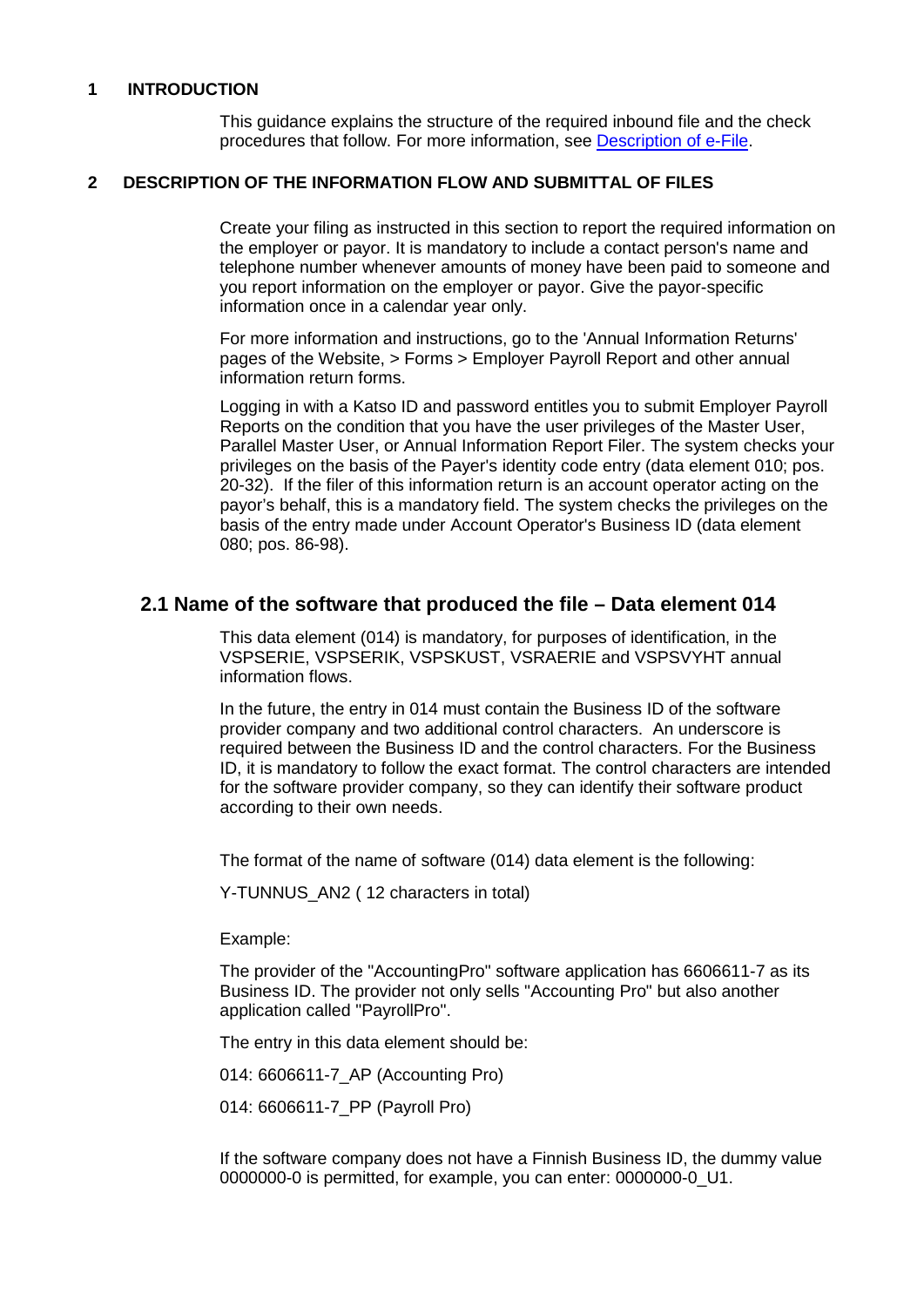If the software is developed independently by the payer reporting the annual information, enter the Business ID of the payer company in this field. Add control characters as appropriate.

#### <span id="page-2-0"></span>**3 MAKING CORRECTIONS**

For more information, see Making corrections to e-filed submittals of information returns.

Please note the special requirement regarding this information flow:

We recommend that when making corrections, filers use the same information flow, and the same software, as they used for the original submittal.

#### <span id="page-2-1"></span>**4 PERIOD OF VALIDITY**

This specification sets out the requirements of file formatting that come into force 23 February 2016 and continue to be in force until a new version of this specification is released.

Due date for filing is 3 February 2017.

#### <span id="page-2-2"></span>**5 COMBINED INFORMATION FLOWS**

You may send us the following flows in the same computer file as you are sending your VSPSVYHT flow:

- − VSRAERIE
- − VSPSERIE or VSPSERIK+VSPSKUST
- − VSRAERIE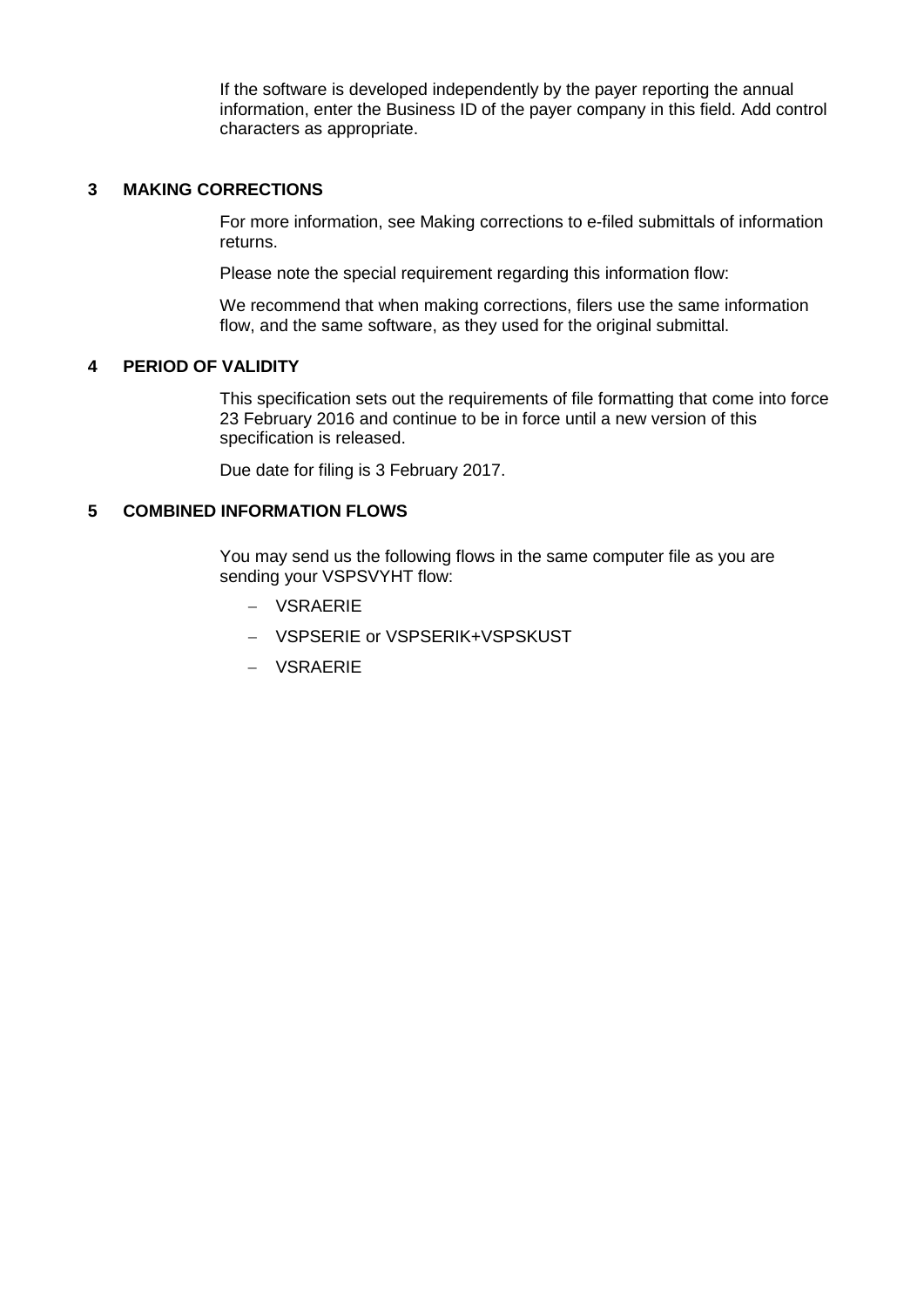### <span id="page-3-0"></span>**6 CHANGES ON THE PREVIOUS YEAR**

| <b>Data Name</b>                          | Data element                                                                                                                                                                                                                                                                                                                                   | <b>Description</b>                                                                                                                         |
|-------------------------------------------|------------------------------------------------------------------------------------------------------------------------------------------------------------------------------------------------------------------------------------------------------------------------------------------------------------------------------------------------|--------------------------------------------------------------------------------------------------------------------------------------------|
| 10/611                                    | Document type                                                                                                                                                                                                                                                                                                                                  | Removed (see Making Corrections)                                                                                                           |
| 10/082                                    | Deletion                                                                                                                                                                                                                                                                                                                                       | This is a new Data Element.                                                                                                                |
| 15-18/602                                 | Year of payment                                                                                                                                                                                                                                                                                                                                | Now refers to pos. 058                                                                                                                     |
| 20-32/601                                 | Payor's ID                                                                                                                                                                                                                                                                                                                                     | Now refers to pos. 010                                                                                                                     |
| 36-65/605                                 | Name of contact person                                                                                                                                                                                                                                                                                                                         | Now refers to pos. 041                                                                                                                     |
| 72-84/604                                 | Contact person's telephone                                                                                                                                                                                                                                                                                                                     | Now refers to pos. 042                                                                                                                     |
| 86-98/080                                 | Account operator's Business ID                                                                                                                                                                                                                                                                                                                 | This is a new Data Element.                                                                                                                |
| 101-113/650<br>140-152/631<br>194-206/614 | Total wages paid out by a substitute<br>payor (such as KELA) for which the<br>actual employer has paid social<br>security<br>Amounts deducted from social<br>security contribution<br>Total wages and reimbursements<br>subject to tax at source and social<br>security contributions (also includes<br>the taxable values of fringe benefits) | Now the format is 'R'.<br>If Data Element format is 'R', entries<br>must have two decimals. Decimal<br>separator character: the Comma (,). |
| 208-230/048                               | Software application that produced<br>the file                                                                                                                                                                                                                                                                                                 | Format requirement: AN23. This is<br>now a voluntary Data Element.                                                                         |
| 231-242/014                               | Name of the software that produced the<br>file                                                                                                                                                                                                                                                                                                 | For identification (T).<br>Format: Y-TUNNUS_AN2                                                                                            |

## <span id="page-3-1"></span>**7 LIST OF THE DATA CONTENT**

Descriptions of the column entries:

| <b>Position</b>    | The place where the data is located; concerns the fixed-length format.                                                                                                                                                                                                                                                    |  |  |
|--------------------|---------------------------------------------------------------------------------------------------------------------------------------------------------------------------------------------------------------------------------------------------------------------------------------------------------------------------|--|--|
| <b>Conditional</b> | <b>P</b> mandatory field                                                                                                                                                                                                                                                                                                  |  |  |
|                    | V not mandatory field                                                                                                                                                                                                                                                                                                     |  |  |
| Τ                  | <b>T</b> refers to names and identity codes when making corrections and<br>sending in a file that deletes previous entries (082:D). It is required<br>that the name and ID are exactly the same as in the previous filing. No<br>other information is required in a deletion file except the names and<br>identity codes. |  |  |
| LЛ                 | If there is an asterisk * in the L/T column, it means Tamo will run a<br>check on the user entries.                                                                                                                                                                                                                       |  |  |
|                    | V/P means that the field is not mandatory unless special conditions<br>apply. In conditional sections, filling in the field, or the result of a<br>calculation, determine whether some other information is mandatory.                                                                                                    |  |  |
|                    | <b>#</b> means that you cannot populate the field if the field preceded by a #<br>character is populated. If populating it with a zero is OK, it is<br>mentioned in the Data Element Description text.                                                                                                                    |  |  |
|                    | If there is an $L$ in the $L/T$ column, it means that a formula determining                                                                                                                                                                                                                                               |  |  |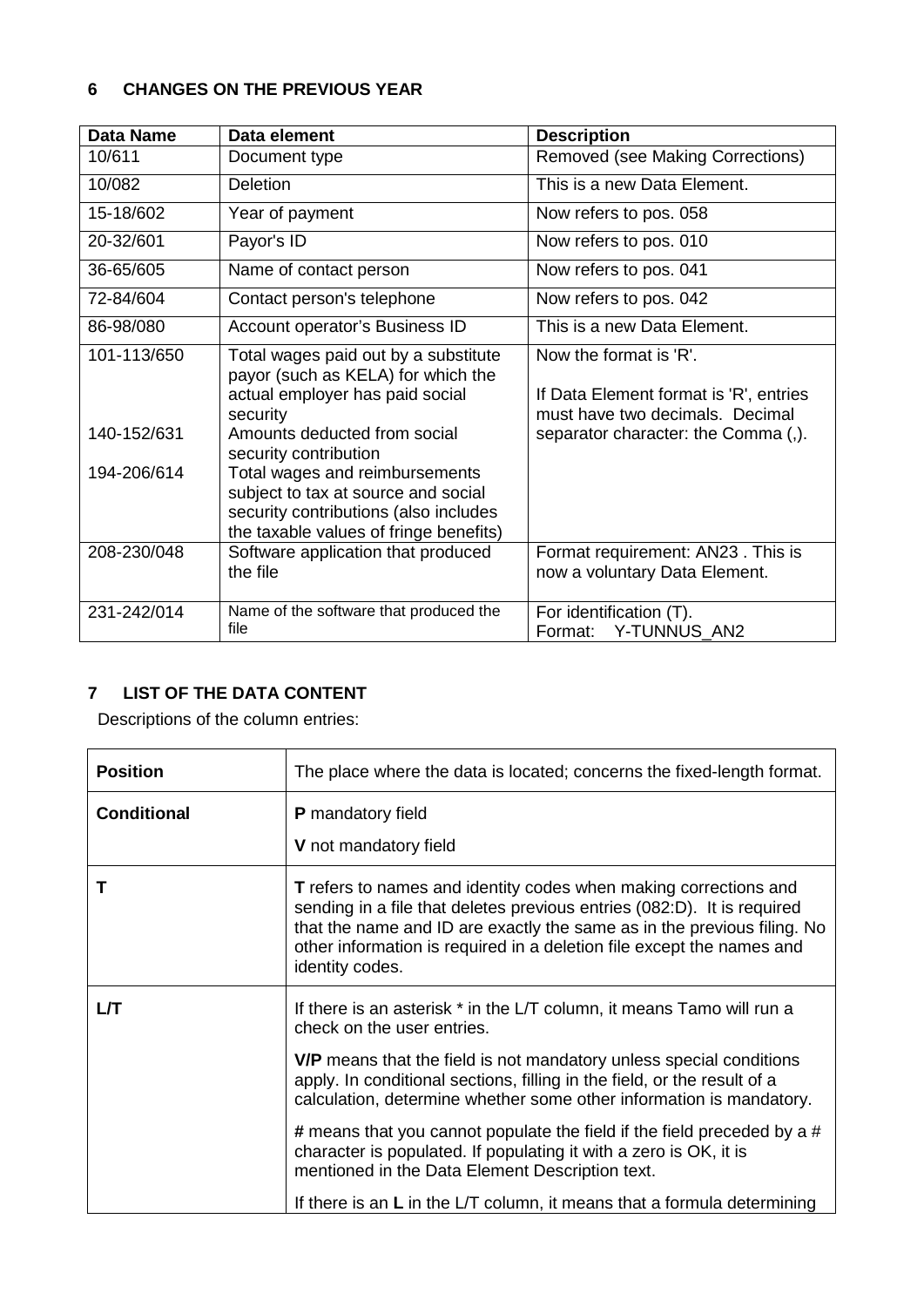|                           | the value is in existence, but Tamo does not run an automated check.<br>If there is an H in the L/T column, it means that a Message is<br>displayed regarding the entry. However, this does not prevent the<br>submittal. |  |  |
|---------------------------|---------------------------------------------------------------------------------------------------------------------------------------------------------------------------------------------------------------------------|--|--|
|                           | There may be several of the above comments made in the L/T column<br>if the entries are subject to calculations and automated checks.                                                                                     |  |  |
| <b>Permissible values</b> | This column contains the relevant permissible values,<br>separated by comma.                                                                                                                                              |  |  |

| <b>Position</b> | $\vert$ Code $\vert$ P/V $\vert$ T |        |              | L/T Description                                                                                                                                       | <b>Format</b>                    | Permissi<br>ble<br>values  |
|-----------------|------------------------------------|--------|--------------|-------------------------------------------------------------------------------------------------------------------------------------------------------|----------------------------------|----------------------------|
| $1 - 8$         | 000                                | P      | т            | File identifier                                                                                                                                       | AN <sub>8</sub>                  | <b>VSPSVY</b><br><b>HT</b> |
| 10              | 082                                | $\vee$ |              | Deletion                                                                                                                                              | A1                               | D                          |
| $15 - 18$       | 058                                | P      | T            | Year of payment<br>The year of payment is the calendar year when<br>wages were paid.                                                                  | <b>VVVV</b>                      | 2016                       |
| $20 - 32$       | 010                                | P      | T            | Payor's ID                                                                                                                                            | ALITP  <br><b>HETU</b>           |                            |
| 36-65           | 041                                | $\vee$ |              | Name of contact person                                                                                                                                | AN30                             |                            |
| 72-84           | 042                                | $\vee$ |              | Contact person's telephone                                                                                                                            | AN13                             |                            |
| 86-98           | 080                                | $\vee$ | $\mathsf{T}$ | Account operator's Business ID                                                                                                                        | <b>YTUNNUS</b>                   |                            |
| 101-113         | 650                                | $\vee$ |              | Total wages paid out by a substitute payor (such<br>as KELA) for which the actual employer has paid<br>social security                                | R10,2                            |                            |
| 140-152         | 631                                | $\vee$ |              | Amounts deducted from social security<br>contribution                                                                                                 | R <sub>10</sub> ,2               |                            |
| 180             | 613                                | $\vee$ |              | No wages were paid during the calendar year<br>$(0=No, 1=Yes)$                                                                                        | N1                               | 0, 1                       |
| 194-206         | 614                                | $\vee$ |              | Total wages and reimbursements subject to tax<br>at source and social security contributions (also<br>includes the taxable values of fringe benefits) | R10,2                            |                            |
| 208-230         | 048                                | $\vee$ |              | Software application that produced the file                                                                                                           | AN23                             |                            |
| 231-242         | 014                                | P      | $\mathsf T$  | Name of the software that produced the file                                                                                                           | Y-TUNNUS_AN2                     |                            |
| 244-257         | 198                                | $\vee$ |              | Send Date and Time - populated by the service<br>provider                                                                                             | <b>DDMMYYYY</b><br><b>HHMMSS</b> |                            |
|                 | 999                                | P      |              | Final identifier                                                                                                                                      | N <sub>8</sub>                   |                            |

#### <span id="page-4-0"></span>**8 AUTOMATED CHECK PROCESSES**

Not applicable to this information flow.

#### <span id="page-4-1"></span>**9 MESSAGES**

Not applicable to this information flow.

#### <span id="page-4-2"></span>**10 EXAMPLE**

The example represents the payor-specific section of the Employer Payroll Report, VSPSVYHT (000), created by the Accounting Pro software application.